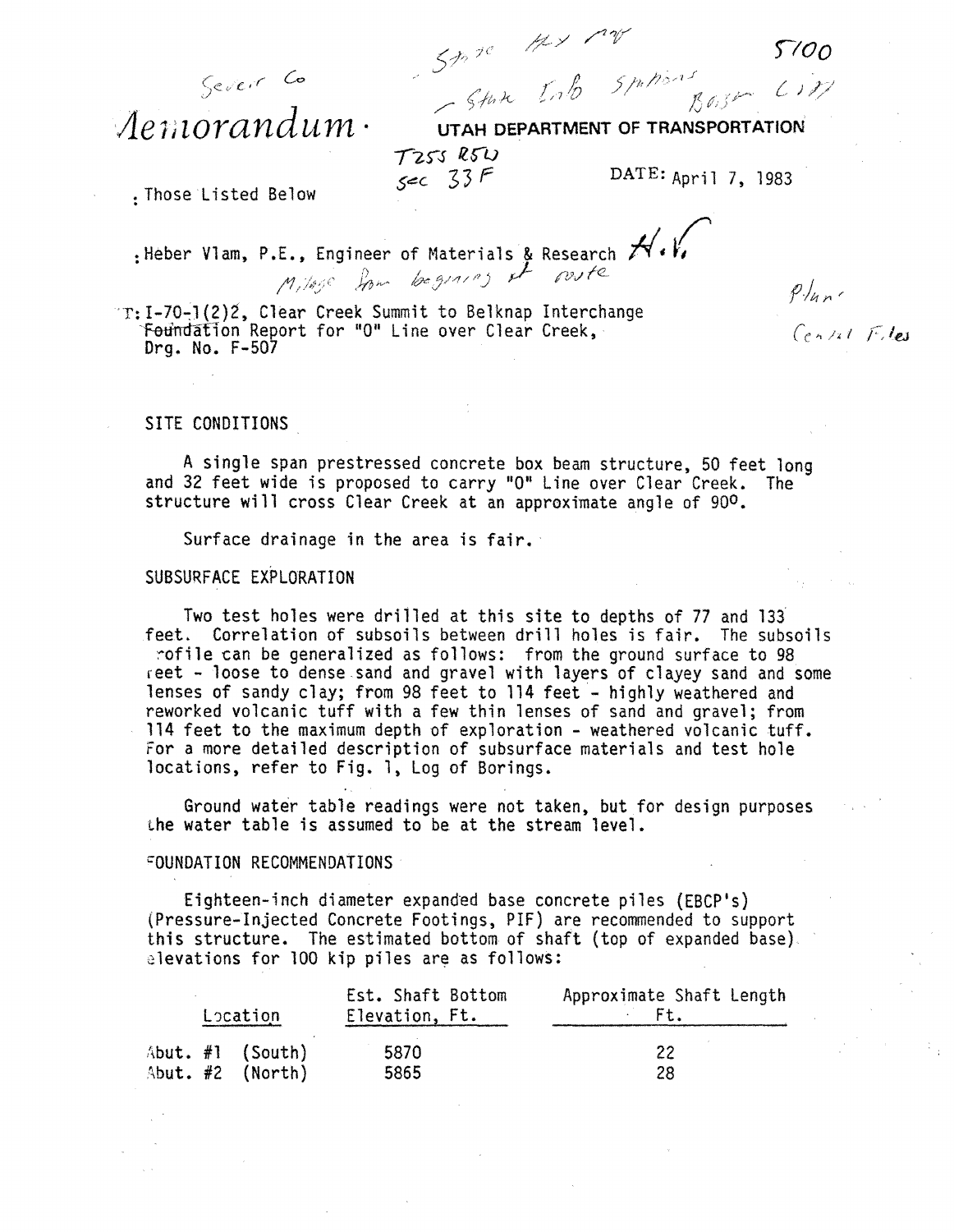

**KEY TO DESCLING RELATIVE DENSITY(NON-PLASTIC** VERY LOOSE - LESS THAN 4 BLOWS  $LOOSE = 4.7010$  example per four MEDIUM - 10 TO 30 BLOWS PER FOOT DENSE-30 TO 50 BLOWS PER FOOT VERY DENSE-MORE TERN 50 BLOKE **CONSISTENCY (PLASTIC-SUT 8 6**<br>VERY SOFT-LESS THAN N BLOWS 1  $SOFT-2TO+BLORS FERFOOT$ **MEDIUM - 4 TO 8 BLCWS PER FOOT**<br>STIFF - 8 TO 15 BLOWS PER FOOT. VERY STIFF 15 TO 30 BLOWS PER FOR HARD-HORE THAN 30 BLOWS PER  $\lim_{\text{one}}$  ropson  $T$  $($  $\binom{1}{k}$ GRAVEL  $\Box$ UNESTONE  $\Box$ sano  $\begin{bmatrix} 0 & 0 \\ 0 & 0 \end{bmatrix}$ CONGLOMERATE  $\mathbb{Z}$ silr  $\frac{1}{2}$ polowite  $\Xi$ an **EXPL** SANDSTONE **ALLA SILTSTONE** 冒咖 DRILL HOLE NO **STATION** 0+00 E OR LT OR RT ELEVATIONS B.P.F. DEPTHS GROUND<br>ELEVATION **GROL**  $\frac{FX}{500}$  $\overline{17}$  $c/c$ Fir. s a<mark>shto</mark><br>A-6**(9)** 3 4555  $\mathbf{v}$  $\overline{DATL}$ **GROUND<br>WATERTABLE 4552-** $-THIN$  $m_{B}$ **SAMP**  $15$ **STRATA** CHANGE SPLAT<br>UNDIS<br>SAMPA<br>RIN<br>TYP. 20' LOCATION<br>OF SAMP **SAMPLE** 25 SAMPLE NOT<br>RECOVERED REA :<br>REC :  $50<sup>1</sup>$ **BOTTOM** -- 4531 OF HOLE **NO OF BLOWS OF A<br>140 LB. HAMMER FALLING<br>30 INCHES REQUIRED TO<br>DRIVE A STD. 1%" LD,<br>2"0.0 SAMPLE TUB<u>E I FT.</u> ABBREVIATIONS**  $L, L \rightarrow L$ 19010  $L/M$ IT IN P.I - PLASTIC INDEX  $-$  =  $NATURAL$  Moistury  $Ret = REFUSAL \geq 50 B$ PEN-PENETRATION **G.W.T. - GROUND WATER TAX B.P.F. - BLOWS PER FOG. N.P-NON PLASTIC<br>AASHTO - SOIL CLASSIFIL** UTAH STATE DEPARTMENT OF TRANS SALE LAKE CITY **MATERIALS and RESEARCH** CLEAR CREEK SUMMIT TO BELKNAP "O" LINE OVER CLEAR CF NOTE: Water table readings own By Kistler Checked By Joay Ryan necked By P Sizerole Checked By Dote Drilled: March& April 1983 recred By ex exalitar Checkes By Scrowel Recommended By Loven, & Raush. 

 $A_{\text{Since}}$   $\omega t$ 

were not taken.

NO. BY DATE

REVISIONS

Chief Shachurdt Engr Footions File No. 83-7-FS-13 org. No. F -5 C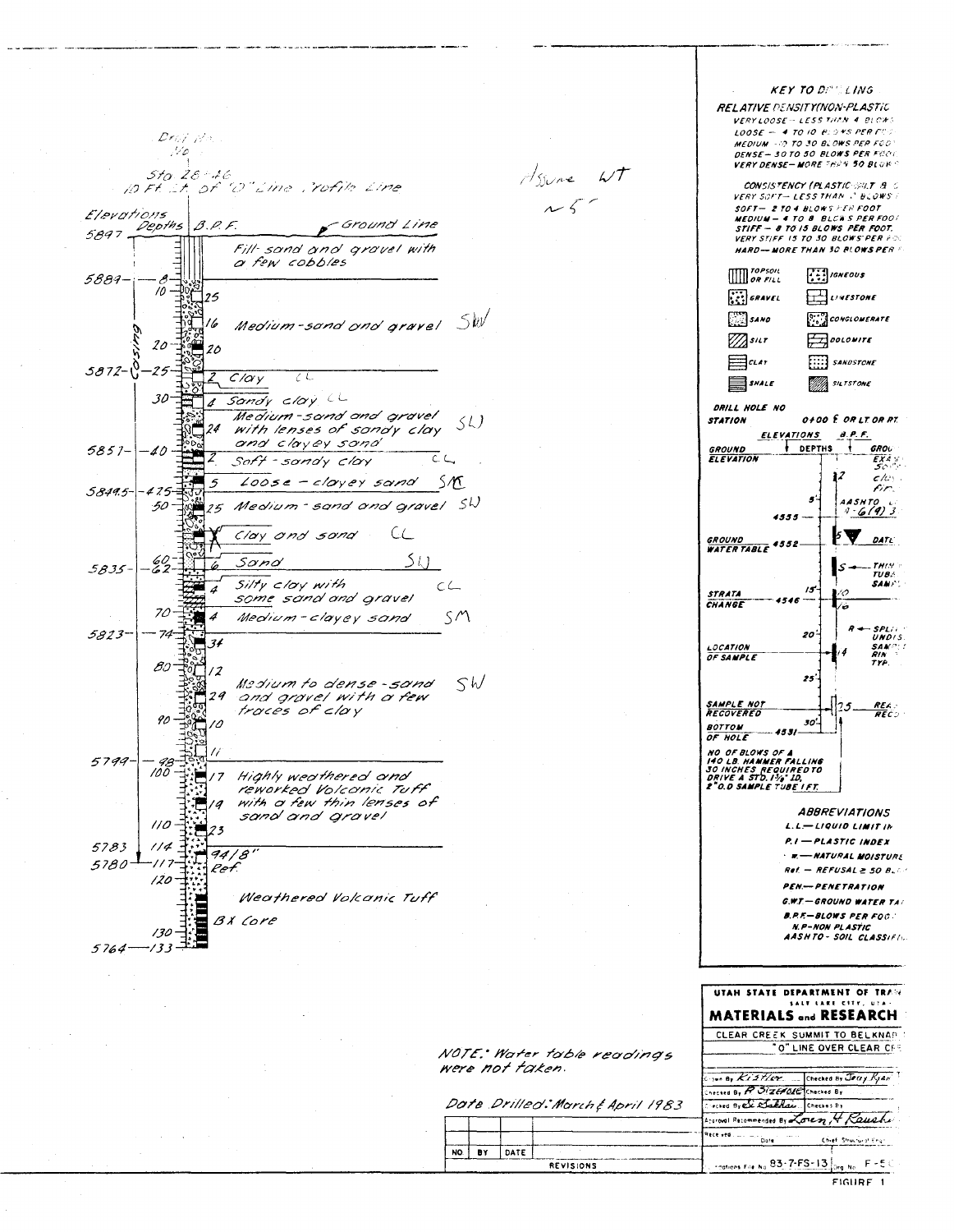



 $\mathcal{S}^{\pm}$ 

 $\mathcal{S}$ 

 $\mathcal{L}^{\mathcal{G}}$ 

 $\tilde{\mathcal{D}}$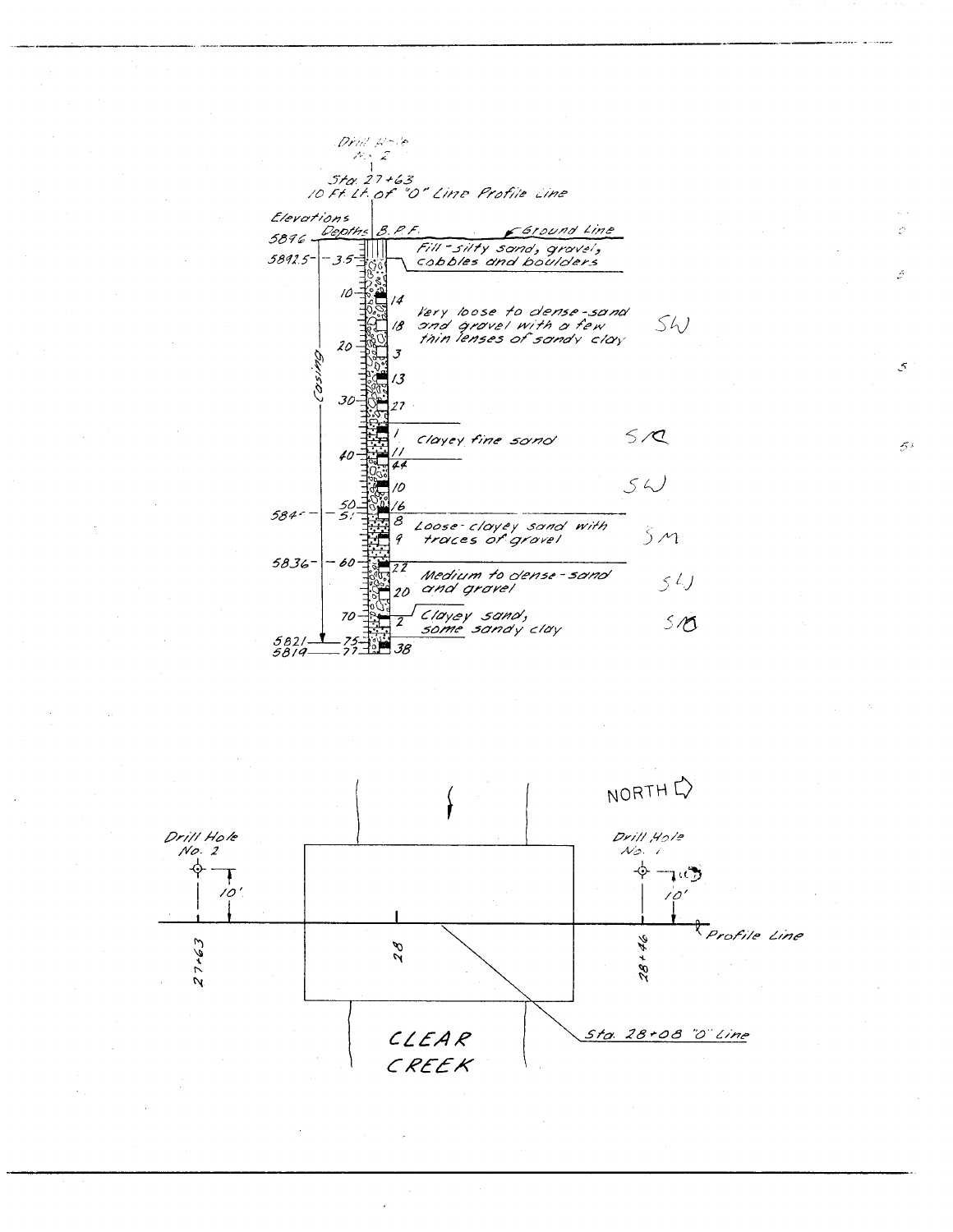*flO I* 

# *s*<sup>10</sup><br>Memorandum · UTAH DEPARTMENT OF TRANSPORTATION .

:Those Listed Below

 $T255$   $R5W$ 

DATE: July 13, 1981

')M : Heber Vl am, P. Eo, Eng; neer of Ma teri a 1 s and Research r/ V:'"

IJECT: 1-70-1 (16) 15 - Mi 11 Creek to Belknap Interchange; Foundation Report for 1-70 Over Channel Change No.8 at 1-70 Station 843+40.74 W.B.L. and Station 844+21.68 E.B.L.

# SITE CONDITIONS

Two single-span prestressed concrete beam structures are proposed to carry 1-70 over Channel Change No.8. The west bound lane structure will be 106 feet long and the east bound lane will be 84 feet long. The two structures will be 44 feet wide with a skew angle of approximately 9 degrees. The approach embankments for 1-70 W.B.L. and E.B.L. are approximately 17 to 24 feet high.

Surface drainage at the structure site is good.

### SUBSURFACE EXPLORATION

Four test holes were drilled at this site with depths ranging from 30 to 130 feet. Correlation of soils between test holes is good, and a general description of the subsurface materials is very loose to dense sand and gravel with some layers of slightly organic silty clay and some boulders. Refer to the Drilling Logs, Fig. 1, for more detailed descriptions of subsurface materials and test hole locations.

The ground water table was assumed to be at the same elevation as the stream.

# FOUNDATION RECOMMENDATIONS

One-foot diameter steel pipe piles are recommended to support this structure. The estimated tip elevation and corresponding lengths for 100 kip piles are as follows:

| Location            | Est. Pile<br>Tip Elev. Ft. | Approximate<br>Pile Length Ft. |
|---------------------|----------------------------|--------------------------------|
| West Abut., W.B.L.  | 5782                       | 110                            |
| East Abut., W.B.L.  | 5780                       | 110                            |
| West Abut., E.B.L.  | 5774                       | 110.                           |
| East About., E.B.L. | 5773                       | 110                            |

Conical points are recommended for the above pipe piles to prevent amage and facilitate driving through the very dense soil layers.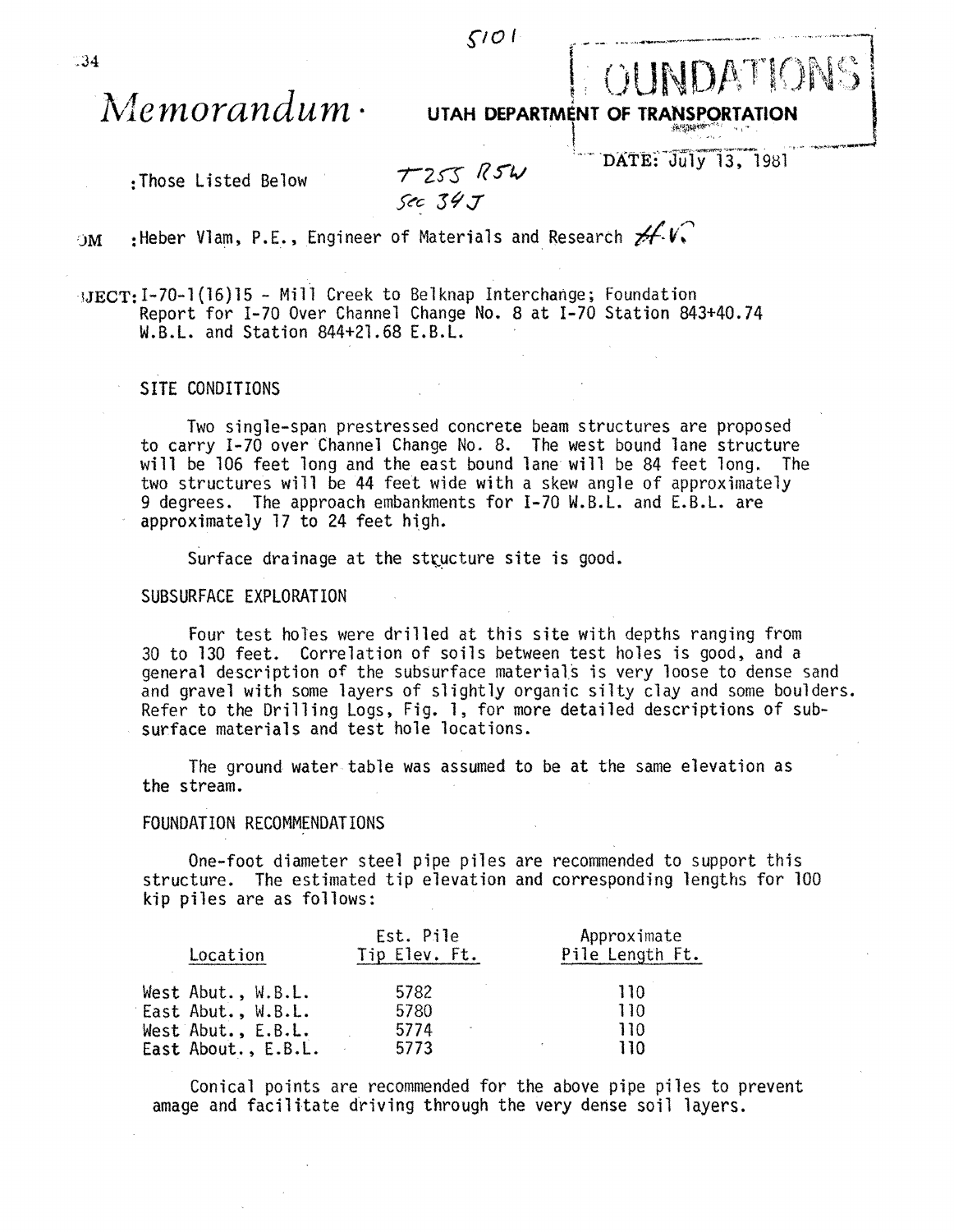